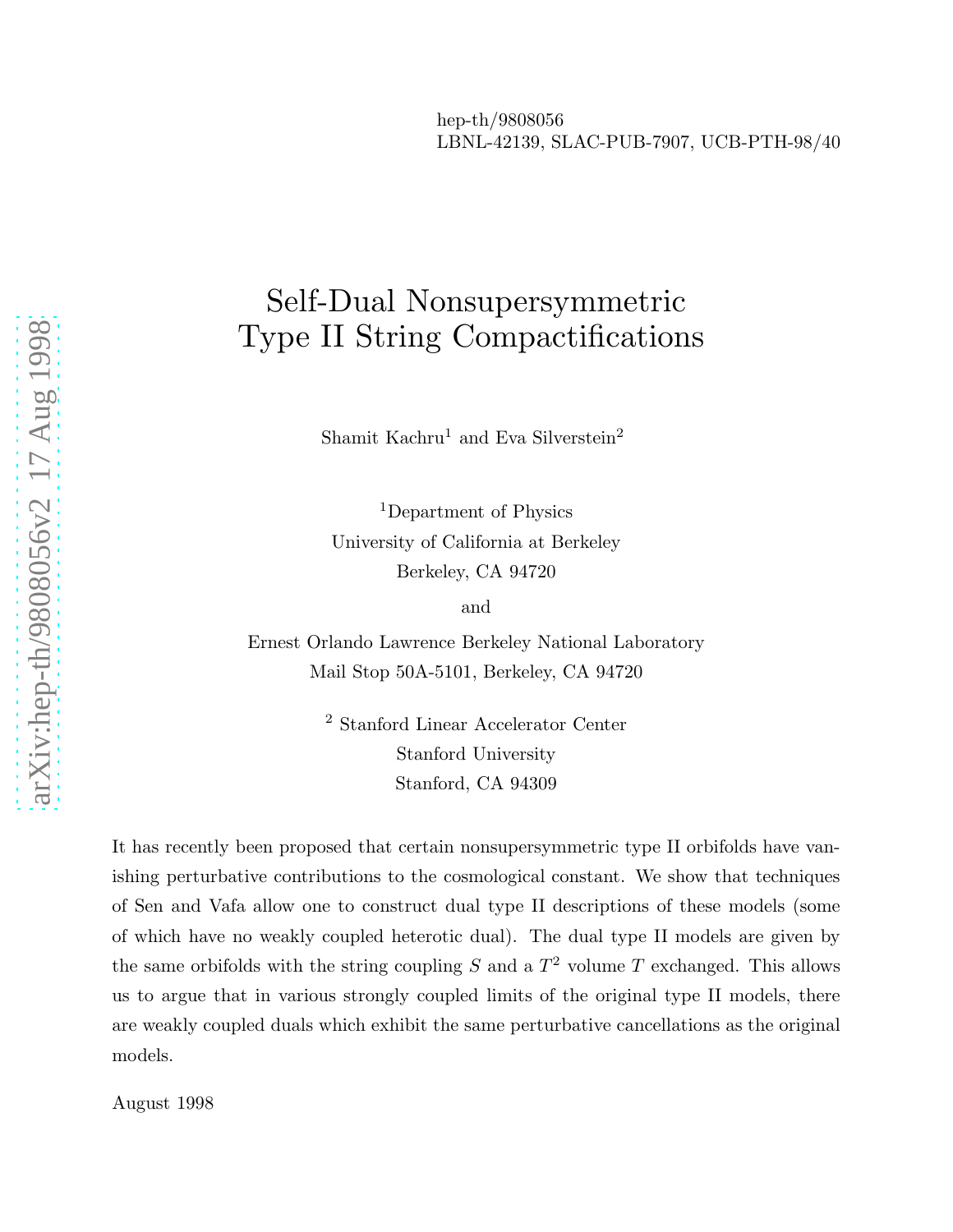#### 1. Introduction

Motivated in part by the AdS/CFT correspondence [\[1](#page-9-0),[2\]](#page-9-0), it was recently suggested that certain special nonsupersymmetric type II string compactifications might nevertheless have vanishing cosmological constant  $\Lambda$  [\[3](#page-9-0)]. A concrete candidate example (with supporting perturbative computations at the one and two loop level, as well as a more heuristic argument for higher-loop cancellations using the general form of the higher genus twist structures) was presented in [\[4](#page-9-0)].<sup>1</sup>

Unfortunately, explicit checks at higher loops are generally difficult to perform, and provide no insight into possible nonperturbative corrections to the vacuum energy. In a recent paper[[5\]](#page-9-0), Harvey pointed out that techniques from string duality can be fruitfully applied to models like the one studied in[[4](#page-9-0)] (for some discussions of duality and nonsupersymmetric string vacua in other contexts see e.g.[[6](#page-9-0)]). By computing at one loop in a dual heterotic model, he finds that at a given order in a type II  $\alpha'$  expansion, perturbative contributions in the type II coupling cancel to all orders, providing a test of the all-orders vanishing conjectured in [\[4](#page-9-0)]. Moreover, he finds nonzero non-perturbative contributions. The precise model studied in[[5](#page-9-0)] is a slight variant of the model proposed in[[4\]](#page-9-0); the difference between the models is crucial in enabling one to construct a heterotic dual for the modified model.

In this note, we point out that both models of the type studied in[[4](#page-9-0)] and the modified version discussed in [\[5](#page-9-0)] (as well as some new models which share their interesting features) can also be given dual type II descriptions in certain limits. In fact, these models are very special – they turn out to be  $self - dual$  as type II vacua. By this we mean that the models with given values of the coupling S and a  $T^2$  volume modulus T are dual to the same orbifolds, with  $S$  and  $T$  interchanged. This allows us to argue that in various strongly coupled regimes of the original theory, there exists a dual weakly coupled type II theory which also has vanishing leading perturbative contributions to the cosmological constant. Moreover, in the specific model of[[4\]](#page-9-0) as well as in the new models to be introduced here, there is no weakly coupled heterotic limit and all type II duals enjoy the same perturbative cancellations that occur in the original model. This does not imply that  $\Lambda$  vanishes exactly

<sup>&</sup>lt;sup>1</sup>Subtleties in the gauge choice at two loops in  $[4]$  $[4]$  $[4]$  are being investigated. At higher loops there is no known consistent method for fixing the gravitino gauge slice in superstring perturbation theory, so we are left so far with a more heuristic understanding of these contributions and how they appear to cancel.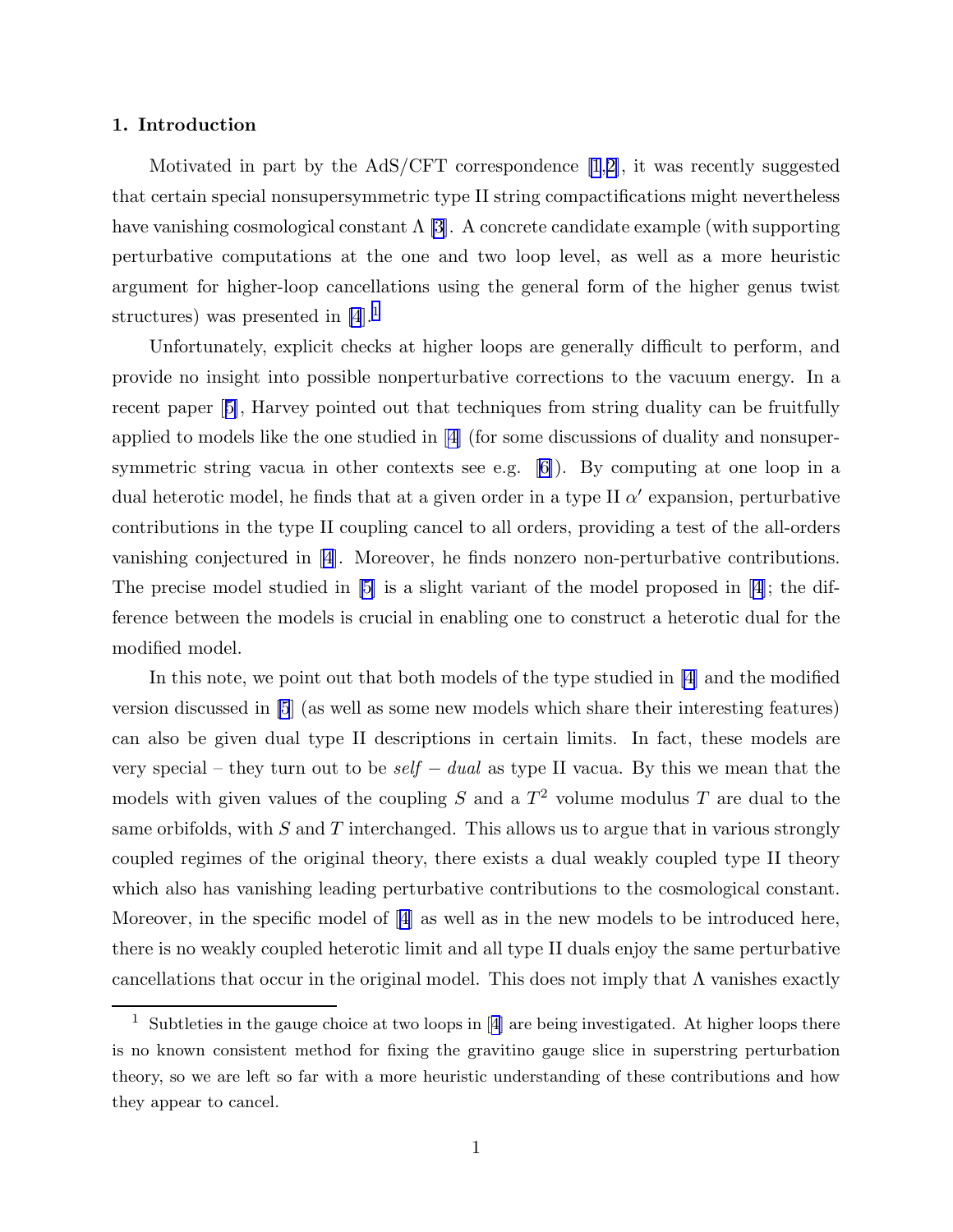<span id="page-2-0"></span>in the models without heterotic duals, but it does mean that any concrete checks we can perform using string duality (along the lines of [\[5](#page-9-0)]) are consistent with such vanishing.

In §2, we briefly review the construction [\[7](#page-9-0)] which allows us to systematically determine the type II duals. In §3, we apply this construction to the models of interest and find that they are self-dual. The implications of this finding for the models which do and do not admit heterotic duals are described. We close with a brief discussion in §4.

## 2. Brief Review of Type II Orbifold Dual Pairs

### 2.1. Basic Idea

A systematic construction of dual pairs of type II compactifications in  $D = 4, 5$  dimensions was discussed by Sen and Vafa[[7\]](#page-9-0). The U-duality group of type II compactifications on  $T^4$  is  $SO(5, 5; \mathbb{Z})$ , while the perturbatively obvious (T-duality) subgroup is  $SO(4, 4; \mathbb{Z})$ . Consider two elements  $h, \tilde{h} \in SO(4, 4; \mathbb{Z})$  of order n, which are not conjugate in  $SO(4, 4; \mathbb{Z})$ but which are conjugate in  $SO(5, 5; \mathbb{Z})$ :

$$
ghg^{-1} = \tilde{h}, \quad g \in SO(5, 5; \mathbb{Z})
$$
\n
$$
(2.1)
$$

There is a subspace  $\mathcal M$  of the moduli space of  $T^4$  compactifications which consists of theories with an extra h symmetry (which one finds by looking for fixed points of the h action on the Teichmüller space). Using the U-duality transformation  $q$ , this is dual to the subspace  $\tilde{\mathcal{M}}$  invariant under  $\tilde{h}$ . Since q is not in  $SO(4, 4; \mathbb{Z})$ , the duality is not obvious perturbatively. On M and  $\tilde{M}$ , h and  $\tilde{h}$  are realized as symmetries of the compactifications in question.

Now, consider compactifying on an additional  $T^2$ , which we can take to be a product of two circles. We can orbifold the resulting compactifications by h  $(h)$  acting on the  $T<sup>4</sup>$ combined with a free order n action on the  $T^2$ . By the adiabatic argument [\[8](#page-9-0)], the resulting models in four dimensions are still dual.

#### 2.2. Element of Interest

The particular  $SO(5, 5; \mathbb{Z})$  element  $\bar{g}$  of interest is given in terms of the element  $\sigma$  of the ten-dimensional  $SL(2, \mathbb{Z})$  symmetry group of type IIB which inverts the ten-dimensional axion/dilaton field and the T-duality element  $\tau_{1234}$  that inverts the volume of the  $T^4$ :

$$
\bar{g} = \sigma \cdot \tau_{1234} \cdot \sigma^{-1} \tag{2.2}
$$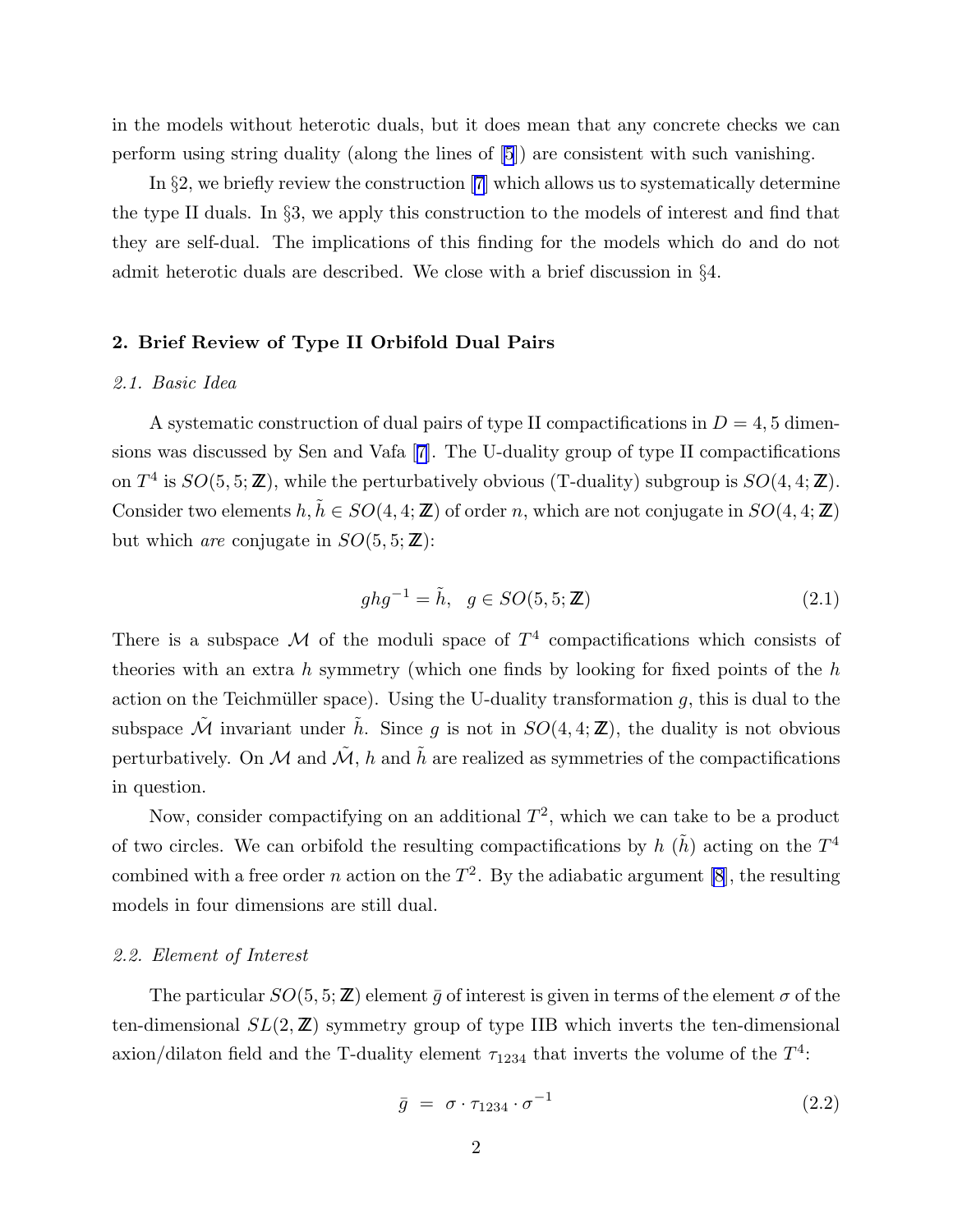<span id="page-3-0"></span>This maps fundamental strings (without winding on the  $T<sup>4</sup>$ ) to NS fivebranes wrapped on the  $T^4$ . The element  $\bar{g}$  has the very helpful property that

$$
\bar{g}h\bar{g}^{-1} \in SO(4,4;\mathbb{Z})
$$
\n(2.3)

forall  $h \in SO(4, 4; \mathbb{Z})$  [[7\]](#page-9-0).

One interesting and important property of the element  $\bar{q}$  is that, as long as the Ramond-Ramond scalar VEVs in  $D = 6$  vanish, it acts on the dilaton and the threeform field  $H_{\mu\nu\rho}$  in exactly the same way as the type IIA / heterotic string-string duality. Therefore, after the further compactification on an (orbifolded)  $T^2$ , the dual models that the adiabatic argument yields will be related by  $S - T$  exchange:

$$
\tilde{S} = T, \quad \tilde{T} = S \tag{2.4}
$$

where T is the Kähler modulus associated with the  $T^2$  and S is the axion-dilaton in four dimensions. This map is inherited from the supersymmetric theory where certain quantities are holomorphic in  $S$  and  $T$ . In the nonsupersymmetric theory nothing is determined by holomorphic objects, and generic computations will depend on both  $S$  and  $S^{\dagger}$  as well as T and  $T^{\dagger}$ .

By detailed considerations we will not repeat here, Sen and Vafa derive the result of conjugating various elements of  $SO(4, 4; \mathbb{Z})$  by  $\bar{g}$ . Consider an element  $h \in SO(4, 4; \mathbb{Z})$ that acts on the 8-vector  $X_L^{1...4}, X_R^{1...4}$  as

$$
h = \begin{pmatrix} \omega(\theta_L) & & \\ & \omega(\phi_L) & \\ & & \omega(\theta_R) \\ & & & \omega(\phi_R) \end{pmatrix} \tag{2.5}
$$

where

$$
\omega(\theta) = \begin{pmatrix} \cos(\theta) & \sin(\theta) \\ -\sin(\theta) & \cos(\theta) \end{pmatrix}
$$
 (2.6)

We will abuse notation and denote elements of  $SO(4, 4; \mathbb{Z})$  which are like  $(2.5)$  by  $(\theta_L, \phi_L, \theta_R, \phi_R)$ . Then  $\bar{g}$  conjugates h to  $\tilde{h}$  which acts on  $X_L^{1...4}, X_R^{1...4}$  as  $(\tilde{\theta}_L, \tilde{\phi}_L, \tilde{\theta}_R, \tilde{\phi}_R)$ where

$$
\begin{pmatrix}\n\tilde{\theta}_{L} \\
\tilde{\phi}_{L} \\
\tilde{\theta}_{R} \\
\tilde{\phi}_{R}\n\end{pmatrix} = \begin{pmatrix}\n1/2 & -1/2 & 1/2 & -1/2 \\
-1/2 & 1/2 & 1/2 & -1/2 \\
1/2 & 1/2 & 1/2 & 1/2 \\
-1/2 & -1/2 & 1/2 & 1/2\n\end{pmatrix} \begin{pmatrix}\n\theta_{L} \\
\phi_{L} \\
\theta_{R} \\
\phi_{R}\n\end{pmatrix}
$$
\n(2.7)

(2.7) is the equation that will yield the type II duals of our orbifolds. We will also discuss directly how the map arises in our particular examples.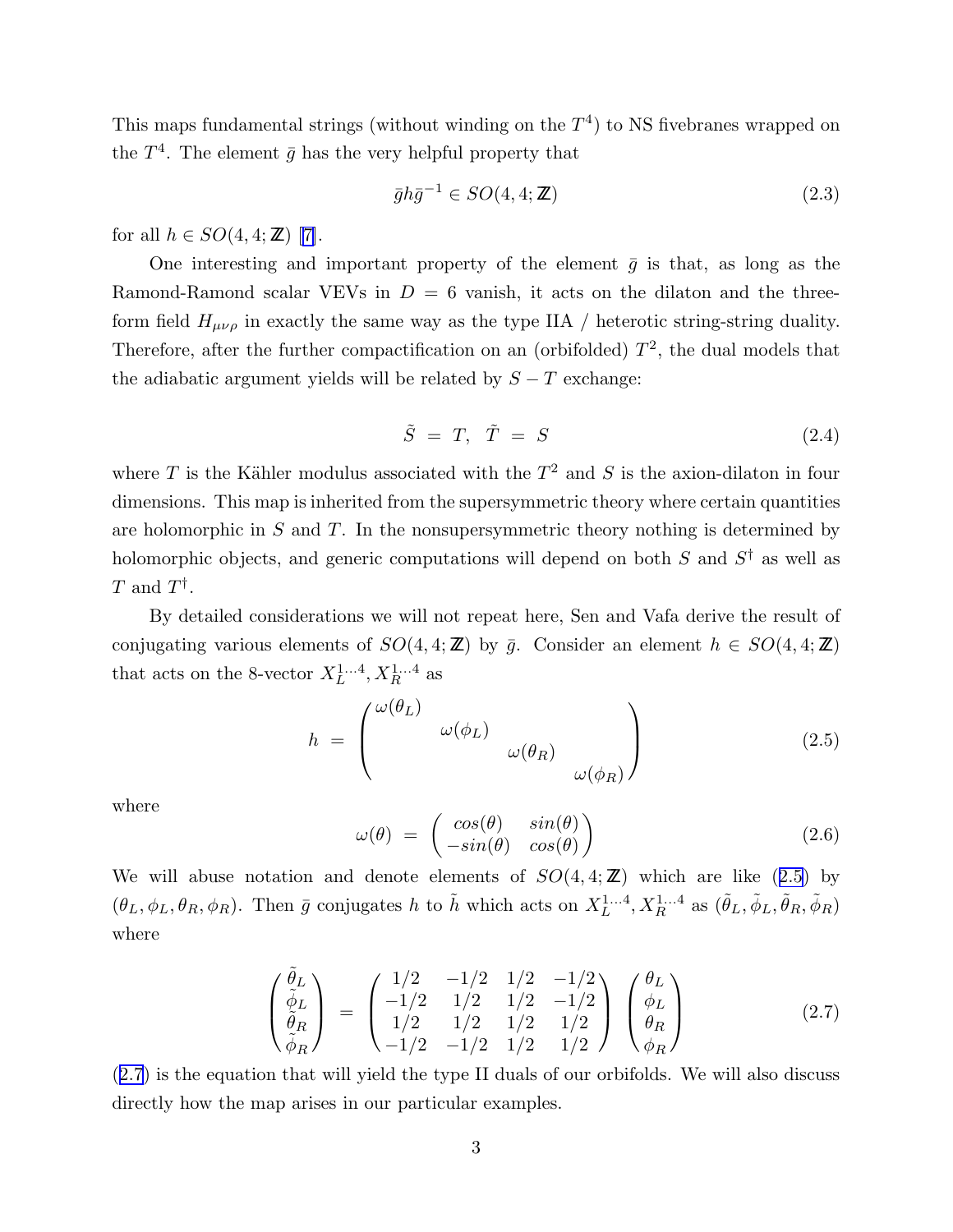## 3. Application to Nonsupersymmetric Models

#### 3.1. Original Model

The model of [\[4](#page-9-0)] is constructed by orbifolding type II on a  $T^6$  consisting of a product of six circles. The orbifold group has two generators  $f$  and  $g$ .

| $S^1$          |              | g            |
|----------------|--------------|--------------|
| $\mathbf{1}$   | $(-1, s)$    | $(s,-1)$     |
| $\overline{2}$ | $(-1, s)$    | $(s,-1)$     |
| 3              | $(-1, s)$    | $(s,-1)$     |
| $\overline{4}$ | $(-1, s)$    | $(s,-1)$     |
| $\overline{5}$ | $(s^2,0)$    | (s,s)        |
| 6              | (s,s)        | $(0, s^2)$   |
|                | $(-1)^{F_R}$ | $(-1)^{F_L}$ |

Above, we have indicated how each element acts on the left and right moving RNS degrees of freedom of the superstring. s refers to a shift by  $R/2 = l_s/2\sqrt{2}$ .

If we concentrate on the action on the first four circles, then we see that in the notation of  $\S 2.2 f$  and g can be represented as

$$
f = (\pi, \pi, 2\pi, 0), \quad g = (2\pi, 0, \pi, -\pi) \tag{3.1}
$$

(where we use the fact that e.g.  $(-1)^{F_R}$  can be represented by a  $2\pi$  rotation on right movers).Then from the action of ([2.7](#page-3-0)), we see that  $\tilde{f} = f$  and  $\tilde{g} = g$ . So after composing with the further action on the  $X^{5,6}$   $T^2$ , we will find that the f orbifold is self-dual as is the g orbifold, and so is the orbifold by both  $f$  and  $g$ .

This self-duality can be understood in terms of the duality between the fundamental string and the wrapped NS fivebrane mentioned above. As explained in[[9\]](#page-9-0), there are normalizable RR zero modes of the NS fivebrane associated to the 2-forms on the  $T<sup>4</sup>$ . These zero modes correspond to the worldsheet embedding coordinates in the dual type II string. The element  $f$  in the original model kills half the RR fields. This means that the dual element  $\tilde{f}$  must act with a (-1) on half the 8 worldsheet scalars  $\tilde{X}_{L}^{i}$ ,  $\tilde{X}_{R}^{i}$ ,  $i = 1, ..., 4$ associated with the dual  $T^4$ . It also preserves  $1/4$  of the supersymmetry. Since it preserves some supersymmetry, the dual element  $\tilde{f}$  must act with a (-1) on only the left-movers or only the right-movers. To kill 3/4 of the supersymmetry it must also involve an action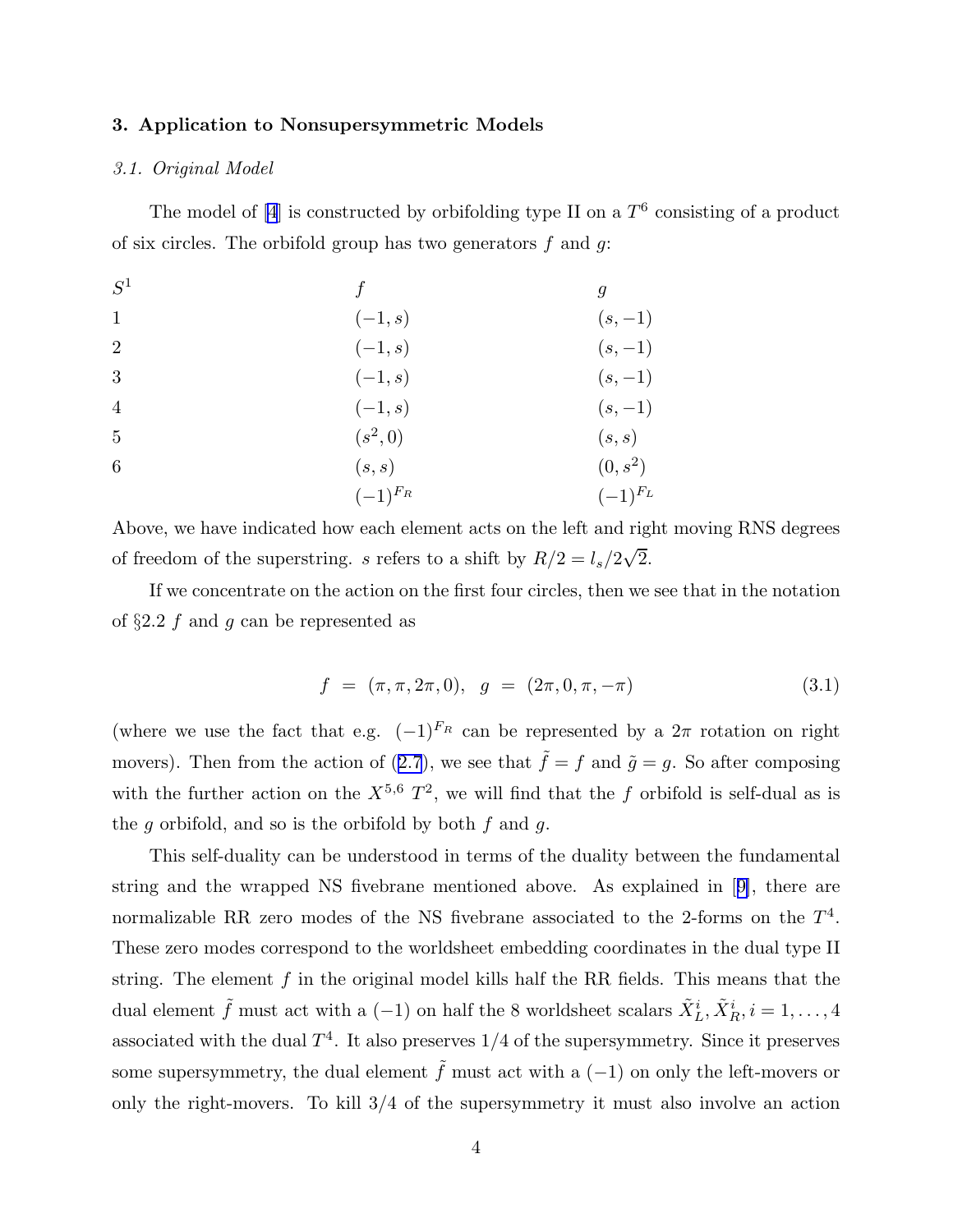$(-1)^{F_R}$  or  $(-1)^{F_L}$  respectively. Thus  $\tilde{f}$  is isomorphic to f. The element  $\tilde{g}$  has similar properties, but kills the rest of the supersymmetry, so it must be isomorphic to g.

We have not yet discussed the duals of the shifts involved in our group elements. As in [\[5](#page-9-0)], we must choose them to level-match. These shifts map to gauge transformations of the RR fields in the NS fivebrane background (as was first discussed in [\[10](#page-9-0)]). Such gauge transformations only have a non-perturbative effect on the dual side.

Now([2.4](#page-3-0)) tells us that we can do some strong coupling computations in the original theory by doing small radius (of the  $T<sup>2</sup>$ ) computations in the dual. On the other hand, the dual coupling is related to the Kähler modulus T of the  $T^2$  in the original theory. Therefore, one can analyze the theory in several different regimes:

1) If the original theory is weakly coupled  $(S \to \infty)$  and at arbitrary T, then the analysis of [\[4](#page-9-0)] goes through and at least the leading perturbative contributions to  $\Lambda$  as a function of S vanish.

2) Next let us look at the dual model in its perturbative regime, i.e.  $\tilde{S} \to \infty$  and arbitrary  $\tilde{T}$ . As just discussed, this model is isomorphic to the original model. Therefore in this regime, perturbatively (at least to two loops) in  $\tilde{S} = T$  and to all orders and nonperturbatively in  $\tilde{T} = S$  (at these orders in  $\tilde{S}$ ), we find no contribution. This is in contrast to the situation in[[5\]](#page-9-0), where a heterotic dual was obtained in this limit which also had no contributions perturbatively in  $\tilde{T}$  but did have nonzero contributions non-perturbatively. In both cases one finds a test of the proposal that all perturbative contributions in  $\tilde{T}=S$ should cancel.

3) Finally, if the original model is strongly coupled and at small radius  $(S, T \rightarrow 0)$ , then we should first T-dualize to get to strong coupling at large radius  $T \to \infty$ . Then, we can use the duality [\(2.4\)](#page-3-0) to get the dual model at weak coupling  $\tilde{S} = \infty$  and small radius. Then, since the model is self-dual and we are at weak coupling, we are back in situation 1) and the analysis of [\[4](#page-9-0)] applies.

Theupshot is that ([2.4](#page-3-0)) implies that in all these limits in  $S - T$  space, there is a weakly coupled dual. Because the model is actually self-dual, the perturbative evaluation of $\Lambda$  in the dual vanishes at the leading orders of perturbation theory exactly as in [[4\]](#page-9-0).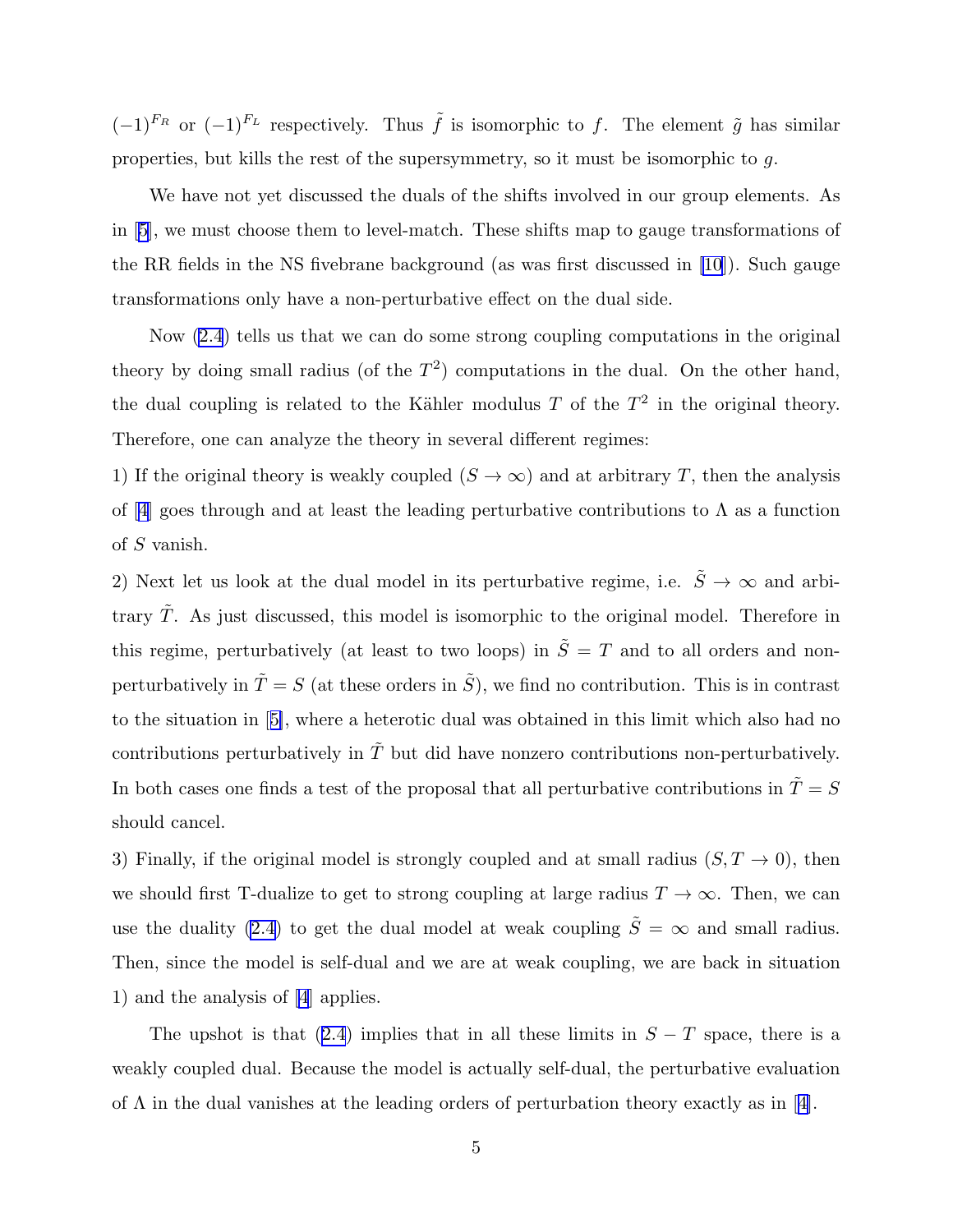#### 3.2. Some New Models

In[[4\]](#page-9-0) we emphasized the non-abelian nature of the orbifold as a simple way to ensure that the 1-loop vacuum energy would cancel. In fact, as noted also in[[5\]](#page-9-0), this was not actually necessary in these models. Nonzero contributions could only occur in contributions to the 1-loop (torus) amplitude which involve twisting by group elements on the  $(a, b)$  cycles of the torus which break all of the supersymmetry. With the non-abelian structure, these never occur. If we remove the asymmetric shifts along the  $T^4$  (and adjust the asymmetric shift along the 5th circle so as to satisfy level-matching), then  $f$  and  $g$  would commute, so the  $(f, g)$  twist would need to be taken into account (along with various other supersymmetry breaking twists that can be obtained from  $(f, g)$  by modular transformations, like  $(f, fg)$  and  $(g, fg)$ ). This twist structure describes a trace over f-twisted states with an insertion of the g operator. It is simplest to consider the spectrum in light-cone gauge. In the f-twisted sector, the vacuum after GSO projection can easily be seen to have equal numbers of g-invariant and g-anti-invariant states. The right-moving Ramond vacuum is a spinor, and the right-moving NS vacuum is of the form  $\psi_{-1/2}^{1,\ldots,8}$  $\vert_{-1/2}^{1,\ldots,8}\vert -1/2\rangle$ . The four reflections in  $q$  kill half of each of these sets of states. This ensures that all mass levels have this property, and the contribution cancels, though the diagram has information about the full supersymmetry-breaking in the model. Similar remarks apply of course to the other supersymmetry breaking twists at 1-loop, which can be obtained from this by modular transformations.

This said, we now can consider another model where we remove the reflections in q and change the shifts to a single symmetric shift on  $X^6$ . Then again in the g-twisted sector, the f operator has equal numbers of f-invariant and f-anti-invariant states. So the  $(g, f)$  (and other modular equivalent) supersymmetry breaking twist structure contributions vanish. One can also use U-duality to find type II duals which give one control over various strongcoupling limits of these models, as in §3.1.

### 3.3. Models with Heterotic Duals

Finally we can study various limits of the model discussed in [[5\]](#page-9-0). This model has five noncompact dimensions, arising from a compactification on the orbifold  $(T^4 \times S^1)/\{f',g'\}$ . The element  $f'$  differs from  $f$  above in that there is no shift on the sixth circle. The element g' differs from g in that its asymmetric shift  $(0, s^2)$  acts on the fifth circle and there is no extra symmetric shift. This means that the element  $f'g'$  (combined with a full lattice shift)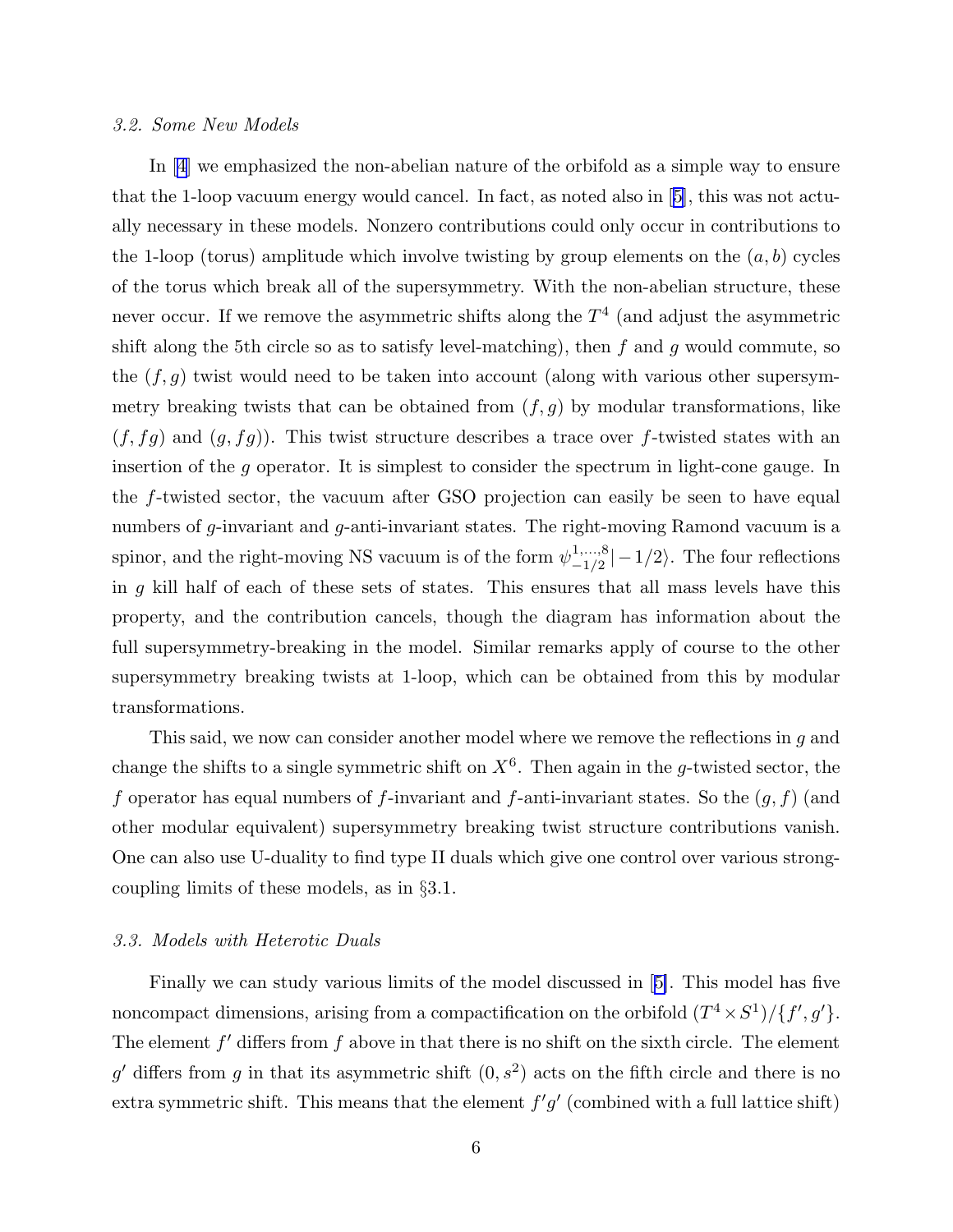creates a K3. The  $T^4$  is square and at the self-dual radii while the  $S^1$  has a variable radius R. We will also keep track of the six-dimensional string coupling  $\lambda$ . If we start with the type IIA string, in the limit  $(\lambda_A \to \infty, R_A \to \infty)$  there is a weakly-coupled heterotic dual description [\[5](#page-9-0)]. Let us consider now the limit  $\lambda_A \to \infty$ ,  $R_A \to 0$ . We can T-dualize this to type IIB in the limit  $\lambda_B \to \infty$ ,  $R_B \to \infty$  where the subscript B denotes the corresponding quantities  $R_B = \alpha'/R_A$  and  $\lambda_B = \lambda_A \sqrt{\alpha'}/R_A$  in the IIB theory. The IIB theory on K3 has the 10d S-duality symmetry  $\sigma$  as well as the volume inversion symmetry  $\tau_{1234}$  that enter in  $\bar{g}$  ([2.2](#page-2-0)). This means that we can use this element to generate a type II/type II string-string dual in this regime for this model. Perturbative contributions to the cosmological constant in this regime will cancel as in the original model.

If duality is a valid technique for studying these models, the heterotic limit[[5\]](#page-9-0) implies that there is a nonvanishing dilaton potential (nonperturbative in the original type II coupling). As one shrinks  $R_A$  (moving from the regime of validity of the heterotic dual towards the regime of validity of the type II dual), the heterotic dual develops a tachyon. It is therefore not completely clear that the heterotic and type II duals are connected by changing parameters in the nonperturbative string model. In any case, the results of [\[5](#page-9-0)] seem to imply that in cases with heterotic duals the type II duals must also have a nontrivial dilaton potential of a form which is not ruled out by existing calculations.<sup>2</sup> It is clear however that the models of §3.1 and §3.2 do not have a non-perturbative potential at the same order in the original type II  $\alpha'$  and  $g_{st}$  as the contribution detected in [\[5](#page-9-0)].

#### 4. Discussion

As we have seen, varying the way the shifts (and to some extent the reflections) occur in these orbifold models changes some of their non-perturbative properties significantly. In particular, some models have heterotic duals, while others only have type II duals. The trick used in [\[4](#page-9-0)] for cancelling perturbative contributions to the cosmological constant was specific to type II in that the freedom to use both  $(-1)^{F_L}$  and  $(-1)^{F_R}$  was crucial. It is therefore reassuring that some models only have type II duals from the point of view of aiming for non-perturbative cancellation (although our results do not imply that there is exact cancellation in any of the models discussed here, since duality considerations

<sup>&</sup>lt;sup>2</sup> Very naive extrapolation of the results of  $[5]$  indicate that the dilaton potential would behave like  $e^{-1/\tilde{\lambda}_B}$  in the dual type IIB theory, because it behaves like  $e^{-1/R_h}$  at small heterotic radius  $R_h$ .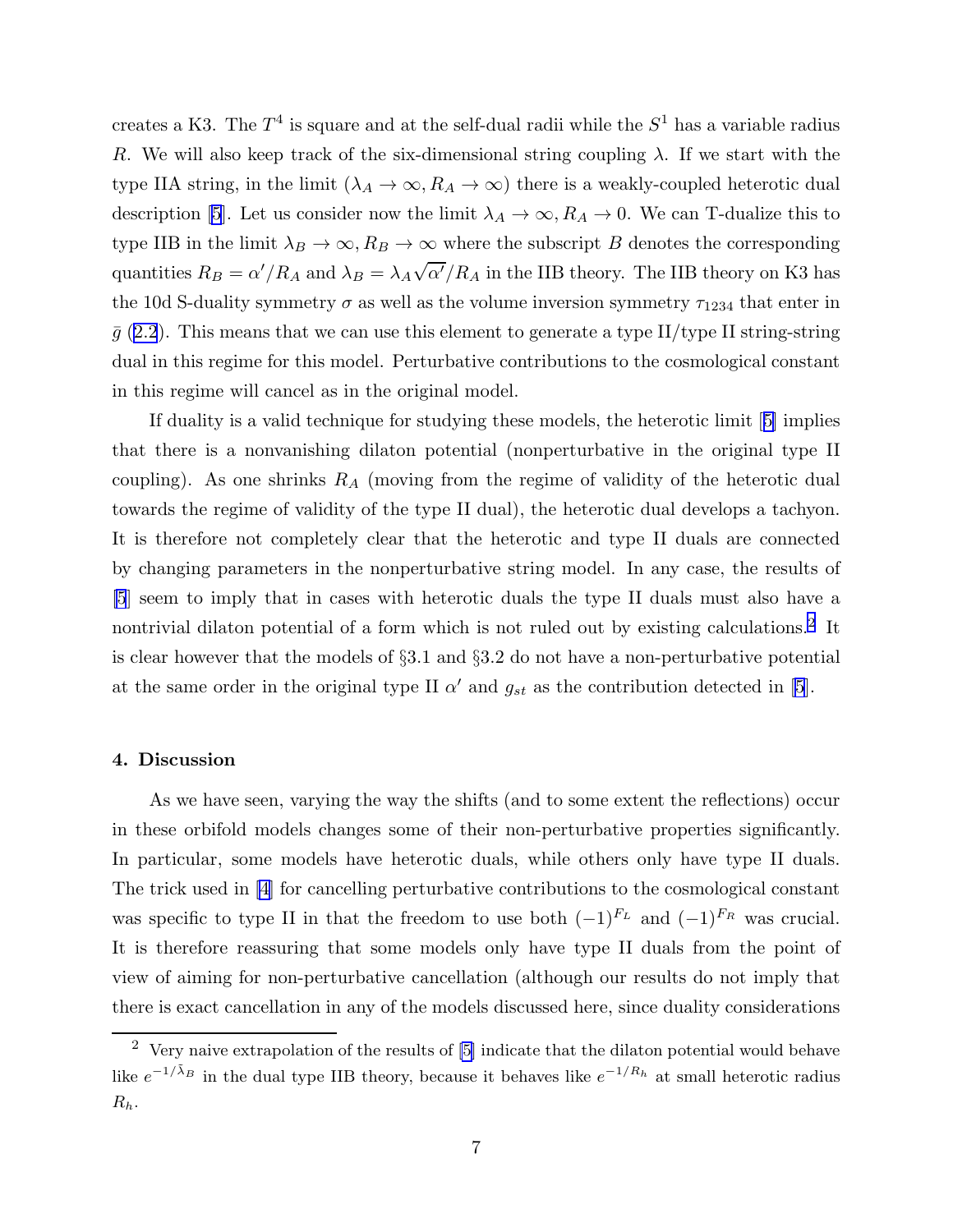only allowed us to check for a small subset of the possible nonperturbative contributions). An exactly flat dilaton potential in similar 3d models could be of interest for potentially generating a four-dimensional model with no cosmological constant upon taking the strongcoupling limit. On the other hand, if one considers this type of model in 4d, one might ultimately want models with non-perturbative dilaton potentials[[5\]](#page-9-0), either to stabilize the dilaton or to agree with observations suggesting a small nonzero vacuum energy. Of course we are still far from a truly realistic model in which to usefully discuss these issues.

It is interesting that these slight variations in the shifts used change the dual descriptions so drastically. As mentioned in[[5\]](#page-9-0), it would be very interesting to study the D-brane spectra in these models in order to understand their degeneracy (or lack thereof) in the various orbifold formulations.

#### Acknowledgements

We would like to thank J. Harvey, J. Kumar and G. Moore for interesting discussions and J. Harvey for helpful comments on a draft of this note. S.K. is supported by NSF grant PHY-94-07194, by DOE contract DE-AC03-76SF0098, by an A.P. Sloan Foundation Fellowship and by a DOE OJI Award. E.S. is supported by DOE contract DE-AC03- 76SF00515.